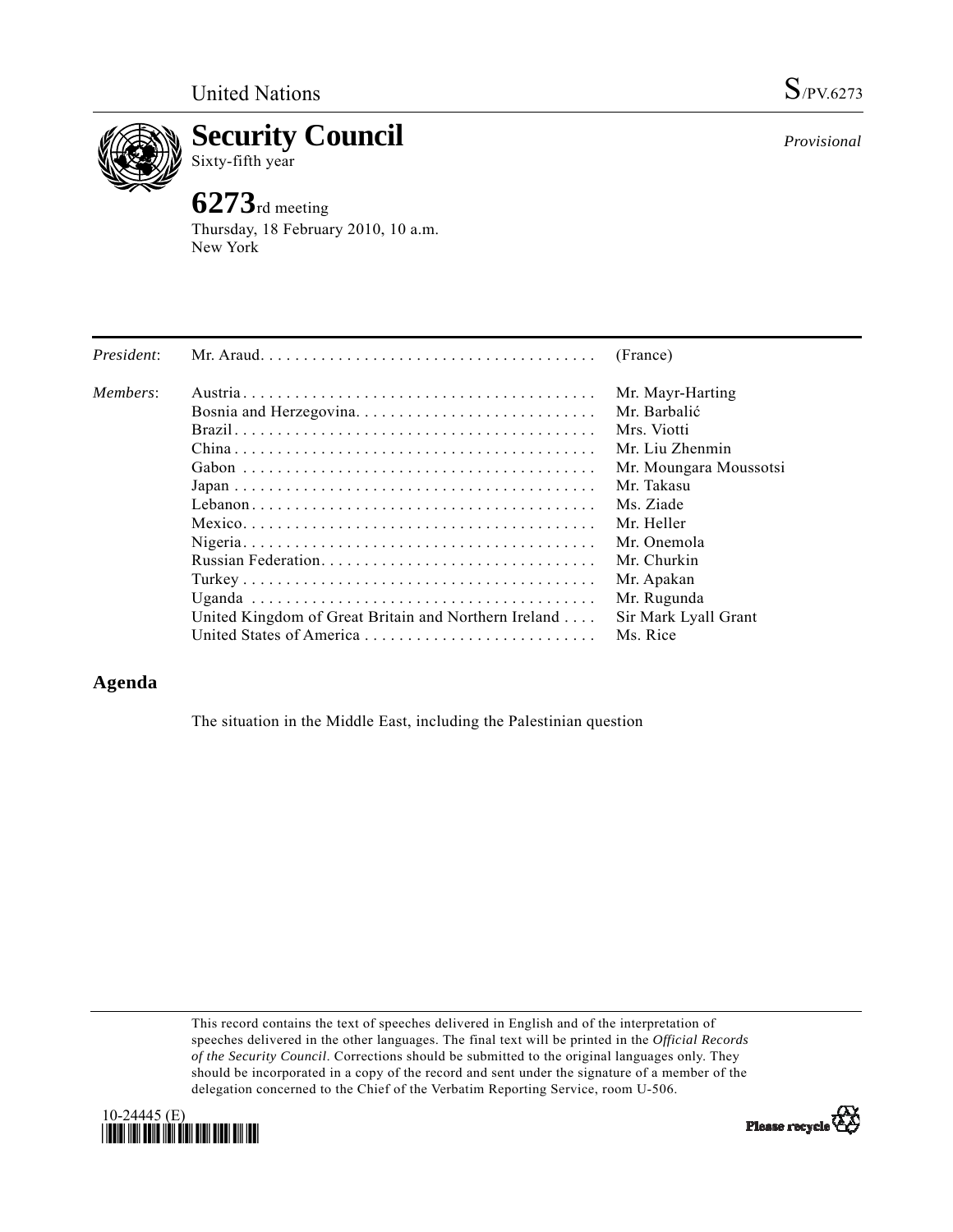*The meeting was called to order at 10.10 a.m.* 

#### **Adoption of the agenda**

 *The agenda was adopted.* 

### **The situation in the Middle East, including the Palestinian question**

 **The President** (*spoke in French*): In accordance with the understanding reached in the Council's prior consultations, and in the absence of objection, I shall take it that the Security Council agrees to extend an invitation under rule 39 of its provisional rules of procedure to Mr. Lynn Pascoe, Under-Secretary-General for Political Affairs.

It is so decided.

 The Security Council will now begin its consideration of the item on its agenda. The Security Council is meeting in accordance with the understanding reached in its prior consultations.

 At this meeting, the Security Council will hear a briefing by Mr. Lynn Pascoe, to whom I give the floor.

**Mr. Pascoe**: Since the briefing of 27 January, efforts to bring about Israeli-Palestinian negotiations have continued. A proposal from United States Envoy Mitchell that the parties begin indirect talks with United States mediation is currently under serious consideration. Israel has indicated its readiness to work on this basis, while President Abbas has been engaged in intensive consultations and sought clarifications.

 The Secretary-General hopes that President Abbas will move forward on the basis of this practical proposal so that serious talks can begin. He notes Prime Minister Netanyahu's stated commitment to a two-State solution, although confusion as to the Israeli Government's intentions arises from statements by various of its officials.

 We continue to stress the importance of doing everything possible to ensure that negotiations lead in a clear time frame to an agreement resolving all final status issues, including Jerusalem, borders, refugees, security, settlements and water. We believe that the international consensus on what it will take to reach a sustainable agreement is strong and that an active Quartet will be vital to support the process.

 The Israeli Government's partial restraint on settlement construction in the West Bank, excluding East Jerusalem, remains in effect and has led to a slowdown of construction activity. However, violations of the restraint orders have been identified by the Israeli authorities in at least 29 settlements, with the Defence Ministry that it is issuing demolition and stopwork orders against violators. While the Israeli Government's settlement restraint constitutes a step beyond previous positions, the settlements themselves are illegal and continued settlement activity violates Israel's Road Map obligations and prejudges the outcome of negotiations. We therefore urge additional measures to enforce the restraint. We also urge its extension into a comprehensive freeze, including in East Jerusalem, as well as its continuation beyond the current 10-month period.

 There were no demolitions of Palestinian homes or evictions in East Jerusalem during the reporting period — a positive development which we hope will continue. We continue to call for the reopening of Palestinian institutions in East Jerusalem in accordance with Road Map obligations. The status of Jerusalem is to be determined through negotiations, and we believe that a way must be found through negotiations for Jerusalem to emerge as the capital of two States.

 The efforts of the Palestinian Authority (PA) to meet its Road Map obligations to combat terrorism have continued in the West Bank, reflecting impressive achievements in reform, professionalization and performance. It is important that the Palestinian Authority leadership continue to speak out against violence and incitement. On 10 February, an Israeli soldier was killed by a knife attack. The incident was condemned by Palestinian Prime Minister Fayyad.

 There were 79 Israeli army incursions into West Bank towns and villages in response to alleged security threats. Nearly 500 Palestinians were arrested. On 12 February, Israeli security forces shot and killed a Palestinian for attempting to stab a soldier in Hebron, while 41 other Palestinians were injured in actions of the Israel Defense Forces (IDF). Israeli security forces also carried out extensive operations in Shuafat refugee camp in East Jerusalem between 8 and 10 February.

 Palestinian, Israeli and foreign protesters continued demonstrating against the barrier where it is being constructed within the West Bank in contravention of the Advisory Opinion of the International Court of Justice. There have been raids into Ramallah against individuals and organizations involved in protests. In a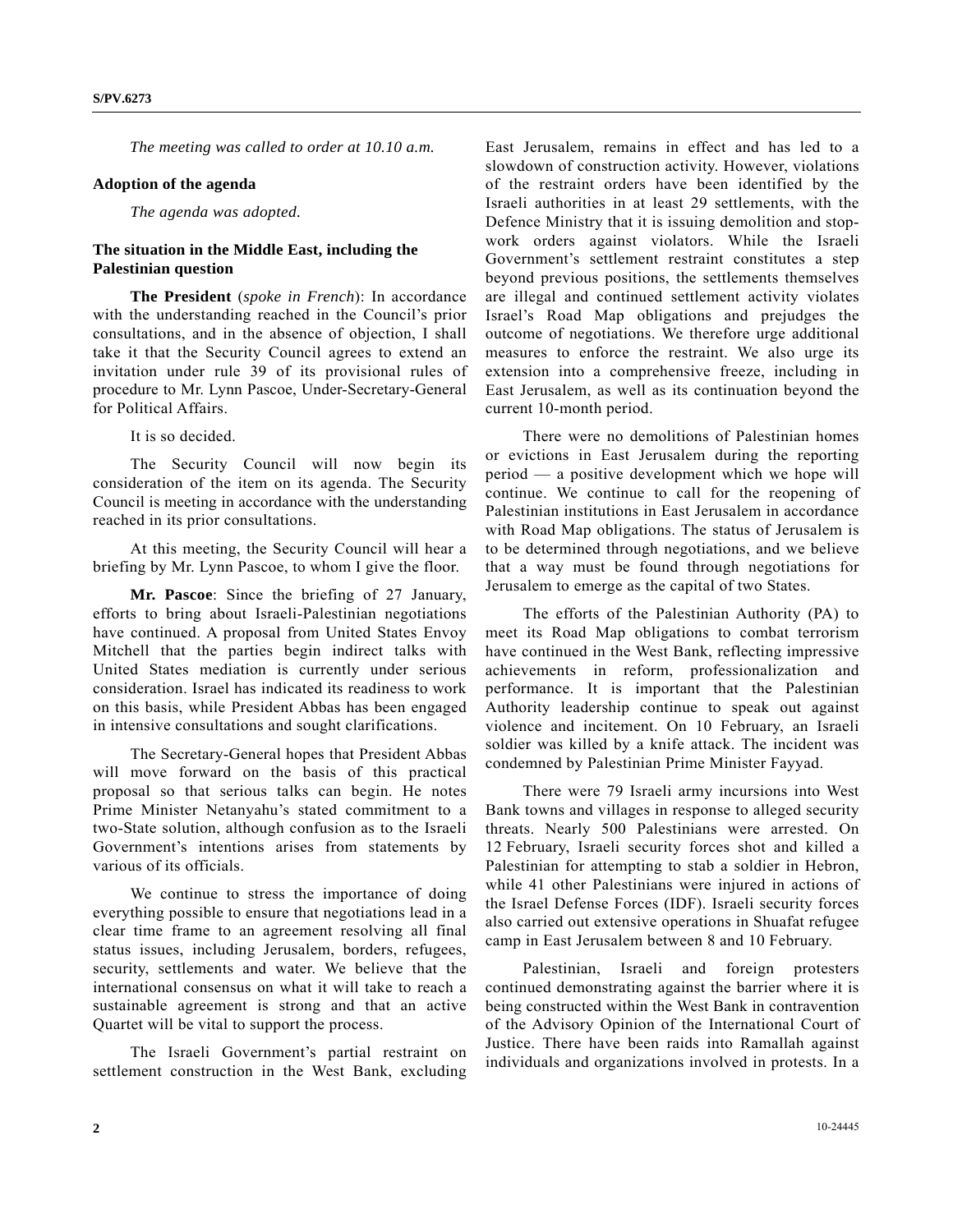positive action, we note that Israel began work on 10 February to reroute a section of the barrier around the village of Bil'in to implement a 2007 Israeli High Court order, which is expected to return 700,000 square metres of arable land to the village, while leaving approximately 150,000 square metres west of the barrier.

 We are also concerned at continued settler violence. There have been 8 reported attacks by settlers on Palestinians, including on 9 February when settlers shot and injured a Palestinian teenager. We note legitimate Israeli and Palestinian security concerns. Sustainable security will be best achieved through intensified cooperation, the continued empowerment of PA security efforts and PA performance, the curtailment of IDF incursions into Palestinian areas, full respect for legitimate non-violent protest, Israeli action to curb settler violence, Palestinian action against incitement, and progress in both political negotiations and economic development.

 The Office for the Coordination of Humanitarian Affairs recorded the removal of 24 closure obstacles throughout the Hebron governorate, continuing the gradual easing of Palestinian movement in areas to the east of the barrier. However, as of 16 February, 550 obstacles to movement remain in place throughout the West Bank, of which 89 are permanently and partially staffed checkpoints. The Israeli Government recently allowed tourist buses to use the Jalameh vehicle crossing from northern Israel into the West Bank with the aim of boosting the Palestinian tourism sector. The Israeli Government is encouraged to continue to facilitate this access and to take more farreaching measures as well.

 The important work of Palestinian State-building through institutional reform and development is continuing. However, the recurrent financing requirements facing the Palestinian Authority are still substantial and projected at about \$1.2 billion in 2010, despite reduced spending on wages and subsidies. We encourage donors to channel their assistance first and foremost through the single treasury account and to support the priorities articulated by the Palestinian Authority for 2010. We welcome recent transfers and pledges and also strongly encourage those donors who have not yet done so to frontload financial support to allow for greater predictability. We also stress the importance of applying accepted principles of aid effectiveness to ensure better targeting and maximize programme impact.

 On 8 February, the Palestinian Cabinet called for local elections to be held on 17 July 2010, in accordance with the local election law for all 335 municipal councils in the West Bank and Gaza. The Palestinian Central Election Commission is planning to start registering voters on 6 March. We take this opportunity to urge Hamas to respond positively to this important part of the democratic process.

 Senior Fatah and independent figures visited Gaza during the reporting period in an effort to ease tensions and promote reconciliation. Other factions in the Gaza Strip have also been active in this direction, and an Arab parliamentary group visited the Strip on 15 and 16 February. However, to date, there has been no further progress in finalizing an agreement based on Egypt's proposal.

 It is deeply regrettable that there has been no breakthrough on a prisoner exchange to secure the release of Corporal Shalit and Palestinian prisoners, despite intensive efforts in recent months.

 While the Hamas de facto authorities are reportedly exerting efforts to prevent the launching of rockets at Israel, 19 projectiles were fired from Gaza and 11 reached southern Israel during the reporting period, with no damage or injuries reported. Three barrels of explosives washed up on Israeli beaches between 1 and 3 February, with a further two detonating at sea. There was an improvised explosive device (IED) attack on a convoy of International Committee of the Red Cross (ICRC) vehicles on 4 February, which damaged one vehicle, and two other IED attacks, reportedly by Salafist elements, killing one Hamas militant and injuring four others. One Palestinian was killed in an Israeli air strike, and seven others were injured in IDF incursions and operations. We continue to condemn rocket fire, and call for its cessation and on all parties to maintain calm and to strictly observe international humanitarian law.

 We continue to receive reports of the smuggling of weapons supplied from within the region. Egypt is maintaining its efforts, as all States are called on to do in Security Council resolution 1860 (2009). Egypt is also seizing explosives and installing metal sheeting in areas along its border with Gaza. Those efforts further underscore the vital importance of opening all legitimate crossings for imports and exports, as envisaged in the 2005 Agreement on Movement and Access and in resolution 1860 (2009).